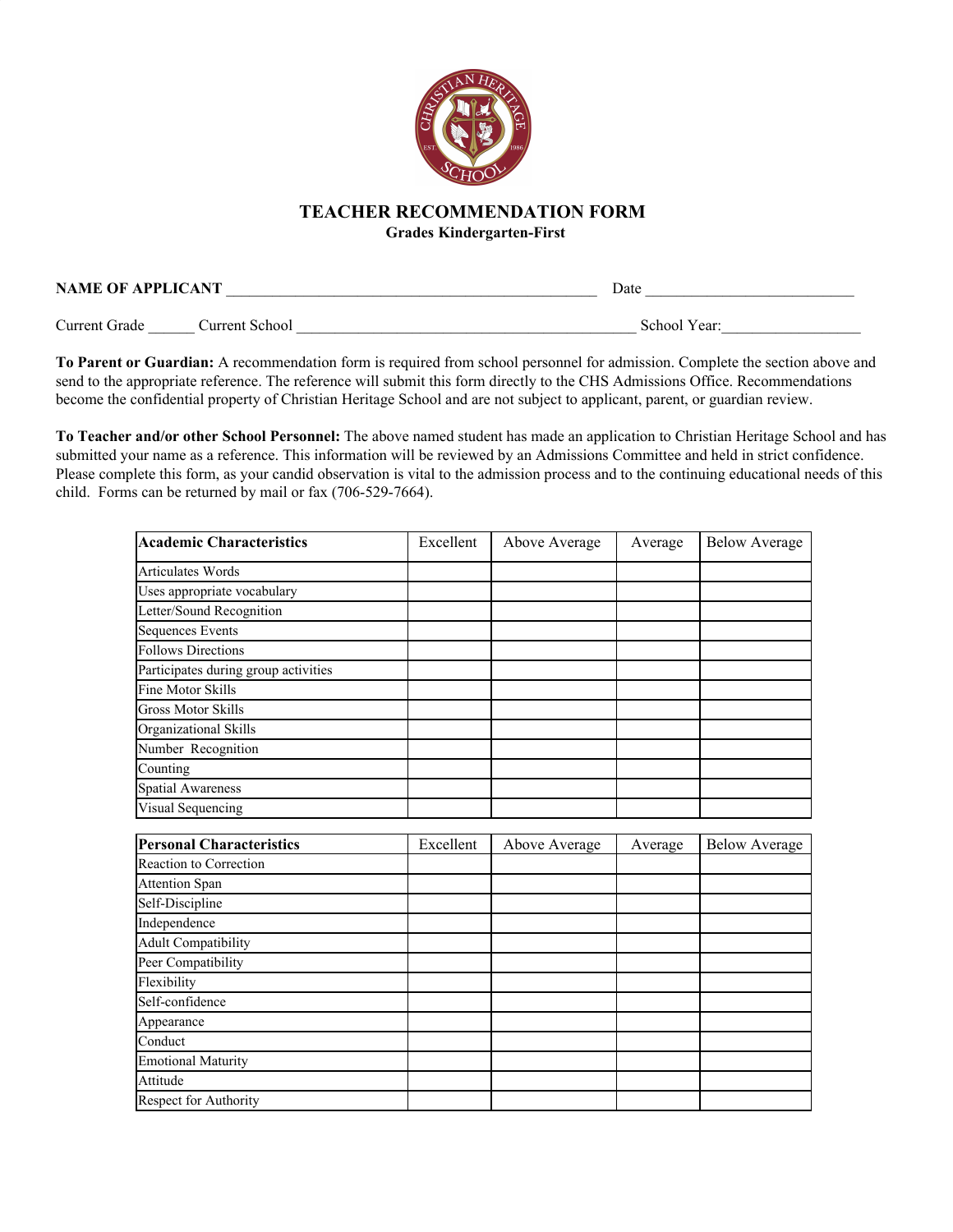## **TEACHER RECOMMENDATION QUESTIONANAIRE**

| ,我们也不能在这里的人,我们也不能在这里的人,我们也不能在这里的人,我们也不能在这里的人,我们也不能在这里的人,我们也不能在这里的人,我们也不能在这里的人,我们也<br>Areas of child's greatest needs:                                                                               |                                                                                 |  |  |  |  |  |
|-----------------------------------------------------------------------------------------------------------------------------------------------------------------------------------------------------|---------------------------------------------------------------------------------|--|--|--|--|--|
|                                                                                                                                                                                                     |                                                                                 |  |  |  |  |  |
| Please comment on degree of parental support and involvement.                                                                                                                                       |                                                                                 |  |  |  |  |  |
| Please list any additional comments that you feel would help the school in evaluating the child's<br>potential.<br>,我们也不能在这里的人,我们也不能在这里的人,我们也不能不能不能不能不能不能不能不能不能不能不能不能不能不能。""我们,我们也不能不能不能不能不能不能不能不能不 |                                                                                 |  |  |  |  |  |
| I recommend this student to Christian Heritage School:<br>Enthusiastically Confidently Reservedly Not at all                                                                                        |                                                                                 |  |  |  |  |  |
| Thank you very much for your evaluation.                                                                                                                                                            |                                                                                 |  |  |  |  |  |
|                                                                                                                                                                                                     |                                                                                 |  |  |  |  |  |
|                                                                                                                                                                                                     |                                                                                 |  |  |  |  |  |
| Please mail or fax this information to:<br><b>Christian Heritage School, Admissions Office</b><br>Fax: 706-529-7664                                                                                 | 1600 Martin Luther King, Jr. Blvd.<br>Dalton, Georgia 30721<br>$(706)$ 277-1198 |  |  |  |  |  |